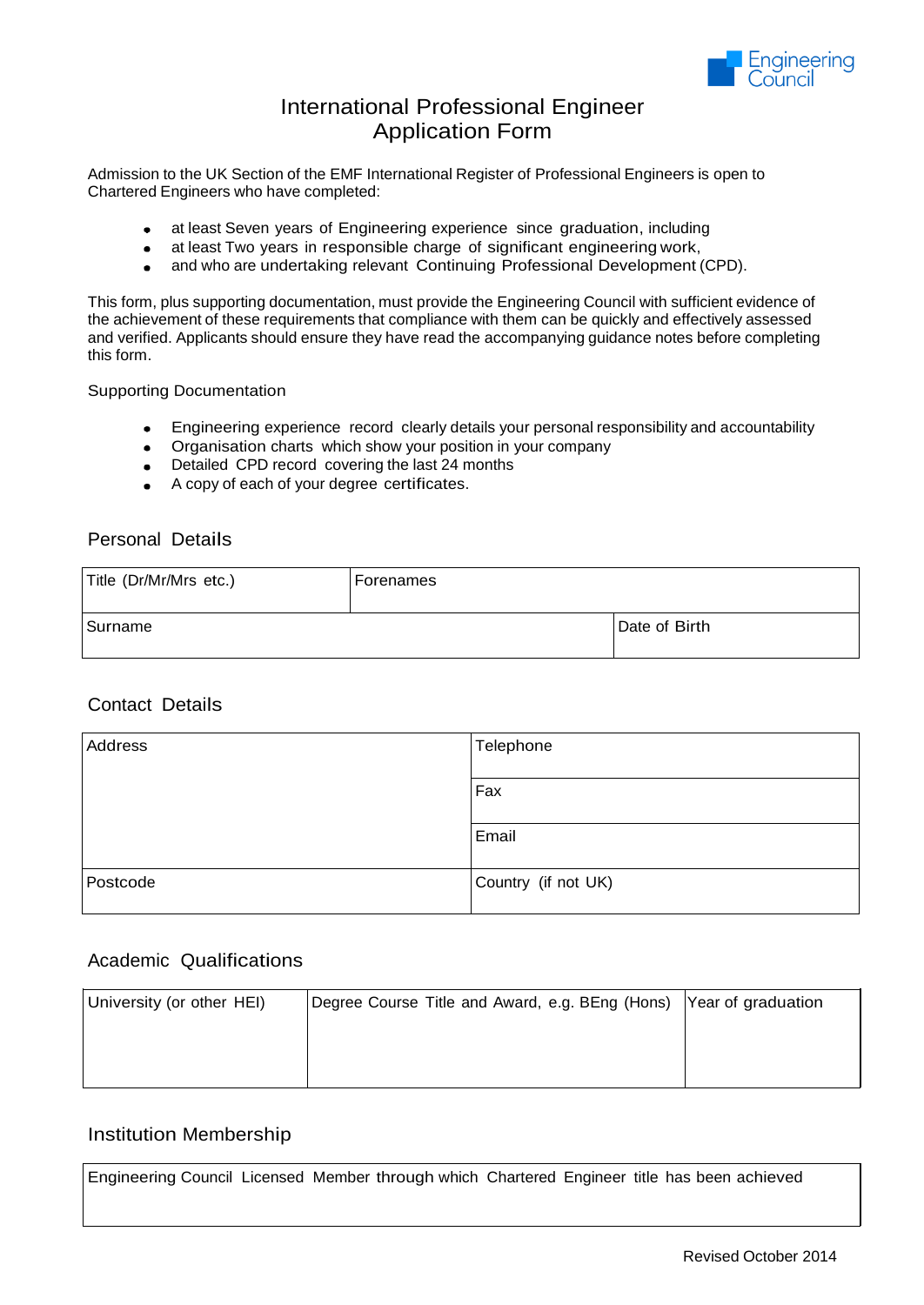### **Checklist**

(Tick all boxes to indicate documents are enclosed)

I have attached the following required items:

0 Engineering experience record (this must be provided on the attached form)

- 0 Organisation charts
- 0 CPD record covering the last <sup>24</sup> months
- $\mathbf O$  A copy of each of my degree certificates
- 0 The application fee of £105

#### Declaration (required of all applicants):

The data controller in respect of data provided by you on this form is the Engineering Council. We will use your data in order to administer the EMF International Register of Professional Engineers; this includes:

- recording the sanctions applied to International Registrants in any economy in which the engineer is registered, and - providing International Registration status information to any person or organisation (engineering organisation, regulatory authority, recipients of services, e.g. employer, client) having a legitimate need for seeking verification.

Your data may be transferred to the organisations which are signatories to the Engineers Mobility Forum. Their names and addresses can be found on the International Engineering Alliance website, [www.ieagreements.org/EMF.](http://www.ieagreements.org/EMF)

By signing below you consent to the use of your data in this manner. You acknowledge that your data may be transferred outside the European Economic Area to countries which do not have data protection laws equivalent to those in the UK.

Signed Date **Date** 

This form and all accompanying documentation should be sent to your Institution

| For Institution Staff Use Only<br>[Tick boxes to confirm enclosed. If any of these are missing, they should be obtained from the applicant before signing and<br>dating the form.] |                                                   |  |
|------------------------------------------------------------------------------------------------------------------------------------------------------------------------------------|---------------------------------------------------|--|
| £105 Application Fee enclosed?                                                                                                                                                     | <b>Engineering Experience Record</b><br>attached? |  |
| Organisation chart(s) attached?                                                                                                                                                    | 24 month CPD Record Attached?                     |  |
| Degree certificate(s) attached?                                                                                                                                                    |                                                   |  |
| Signed (Application satisfactory)                                                                                                                                                  | Date                                              |  |

| <b>For Engineering Council Use Only</b> |  |
|-----------------------------------------|--|
| Date CEng awarded                       |  |